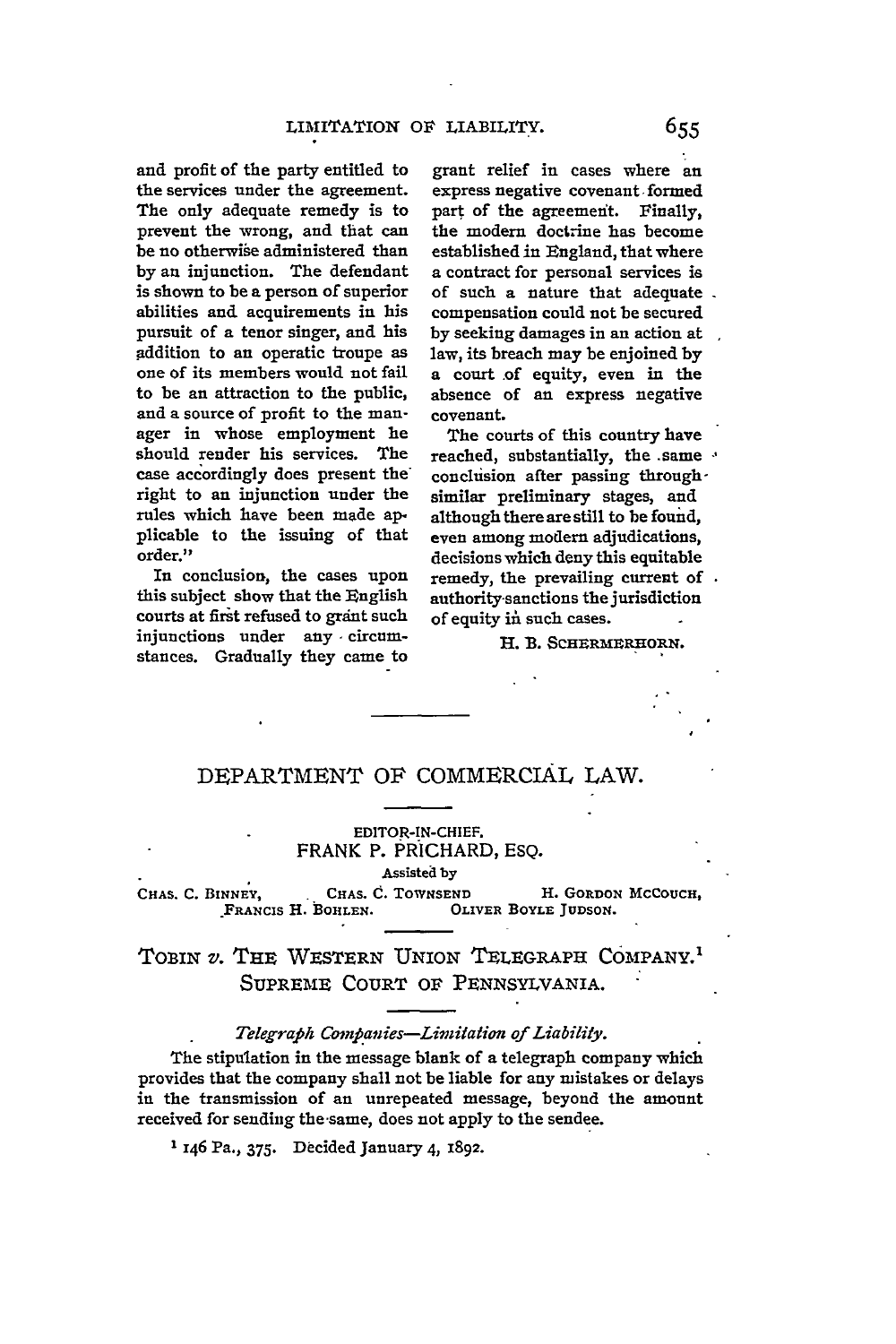**THE** LIMITATION OF THE **LIABILITY** OF **A** TEIEGRAPH **COMPANY.**

The subject will be discussed under two heads: (I) How may a telegraph company limit its liability? (2) To what extent may the liability be limited?

In discussing the first question the writer assumes that the liability may be limited, and where the phrase, "the company is entitled to the benefit of these conditions" occurs, of course only that benefit which the law allows is meant.

In discussing the second question, the writer assumes that which leading writers declare to be the law in this respect, viz., that telegraph companies are not insurers, and are liable for want of due care *only.*

*(I) How May a Telegraph Cornfiany Limit its Liability ?-It* is well settled that a telegraph company may limit its liability by an express contract: Passmore *v.* Tel. Co., 78 Pa.,238. So when **a** message is delivered t6 the company, written on one of the regularly prepared message blanks, which contains cer-. tain stipulations and conditions, the company is entitled to the benefit of those conditions in an action brought, by the sender: Passmore *v.* Tel. **Co.,.** 78 Pa., 238; Wann v. Tel. Co., **37** Mo., 472; Lassiter **v.** Tel. Co., 89 N. **C.,** 334; Tel. Co. *v.* Henderson, 89 Ala., 510; Wolf v. Tel. Co., **62** Pa., 83; Tel. Co., v. Dunfield, II **Colo.,** 335; Aiken *v.* Tel. Co, 5 S. **C.,** 358. This rule is followed even though the sender is not aware of the conditions contained in the message blank: Hill *v.* Tel. Co., **85** Ga., 425.

The question has arisen whether a telegraph company may limit its liability by a mere notice, and it has been held that a copy of certain rules and regulations posted in a conspicuous place in the company's office is sufficient to entitle the company to their benefit; and in the same case there is a dictum to the effect that a man will be bound **by** the regulations of a telegraph company whether he knows of them or not: Birney *v.* Tel. Co., **18 Md., 341,** followed in Tel. Co. *v.* Gildersleeve, 29 **Md.,** 232.

On the other hand it has been held that the stipulations in the message blank are of no avail when the message is delivered to the company, written on a plain sheet of paper and not on the blank containing the stipulations. Pearsall *v.* Tel. Co., 44 Hun., **532.** In this case, however, it was intimated in the opinion that the plaintiff might have been non-suited had there not been evidence that he had no knowledge of the regulations or stipulations. It will thus be seen that this case lays down a rule contrary to the dictum in Birney *v.* Tel. Co., though it is, perhaps, in accord with the actual decision of that case.

From these cases it appears that a telegraph company may limit its liability by notice, if the notice is brought to the knowledge of the sender. See also Tel. Co. v. Buchanan, **35 Ind.,** 429.

If, however, a telegraph company may limit its liability **by** a notice brought to the knowledge of the *sender,* why should it not be able to limit its liability also **by** a notice brought to the knowledge of the *sendee.?* It may be said to be well settled in those States where the question has arisen that, so far as *thesendeeis* concerned, the liability of a telegraph company may not be limited by a notice even though brought to the sendee's knowledge: Tel. Co. v. Richman, **r9** XV. N. C., 569; Tobin *v.* Tel. Co., 146 Pa., 375.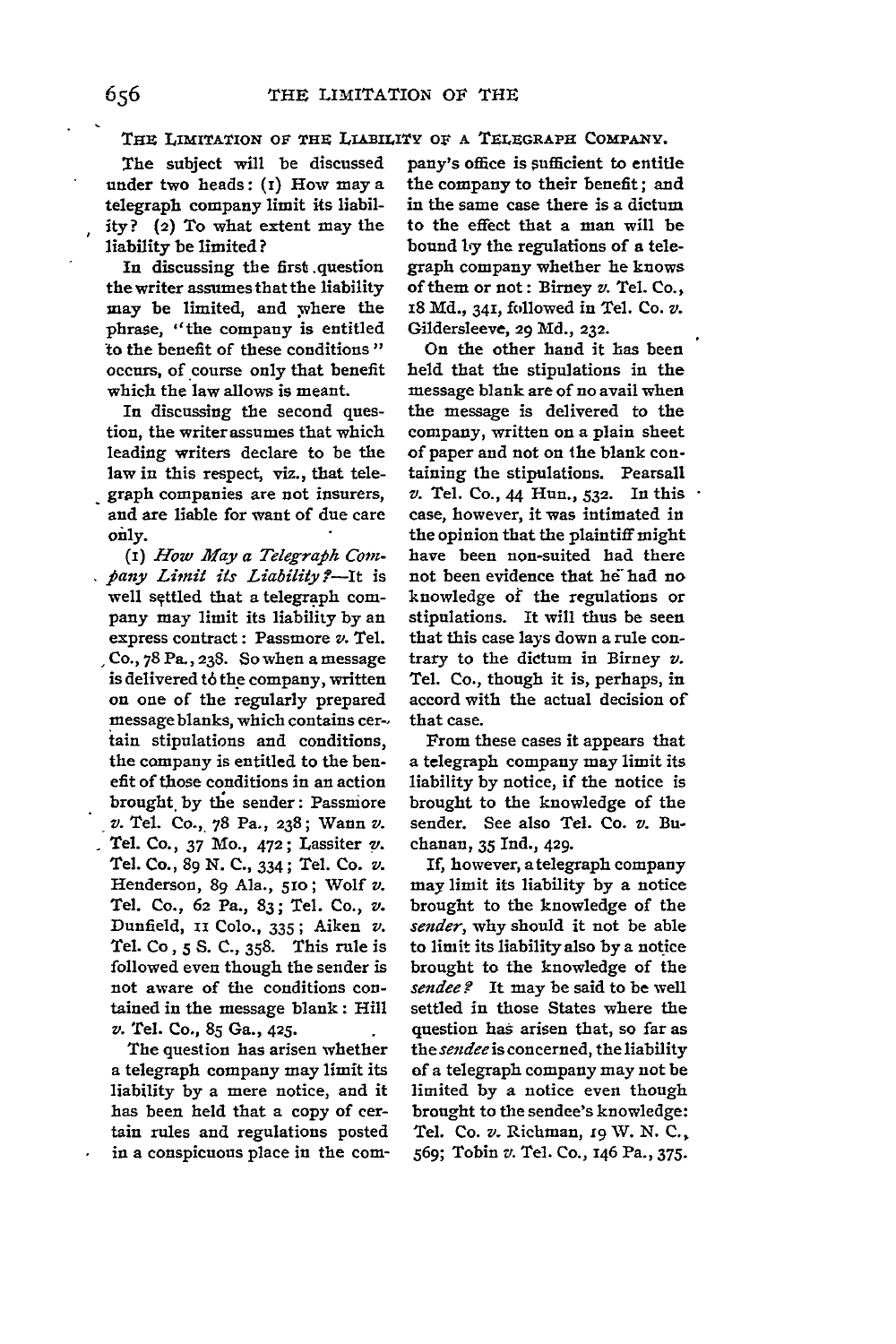The reason for this distinction is not pointed out in the decided cases, the point being passed over with the mere mention of the fact that the stipulations in the message blanks do not apply to the sendee. A reason for this distinction which suggests itself to the mind **of** the writer is the analogy which exists between telegraph companies and common carriers. A common carrier may not limit its liability by a mere notice, but only **by** an express contract. Redman's Law of Railway Companies as Carriers. **Ed. 1970, p. 32.** Therefore, stipulations contained in bills of lading or freight recipts do not apply to the consignee or sendee because there is no contract between him and the carrier. When the rule in regard to limiting liability was applied to telegraph companies, though it was extended so as to be effective where knowledge of the regulations. is brought home to the sender, the idea of a contract still remained. The one employing the company was considered to contract with it subject to any reasonable regulations of which he had knowledge, and therefore as the sendee made no contract with the company, the regulations were said not to apply to him even though he knew of them.

It would seem, therefore, that where a contract is made between the telegraph company and the receiver of a message, the stipulations ought to apply to the receiver if he had knowledge of them, and in accordance with this view, in Tel. Co. v. Stevenson, **128** Pa., **442,** where the action was brought by the receiver of a message, who had entered into a contract with the telegraph company to furnish him with stock quotations, it was held that it was a question for the jury whether, owing to certain peculiar

circumstances, the company had waived the benefit of its regulations, and not that the regulations did not apply to the sendee.

The following, therefore, are our conclusions as to *how* a telegraph may limit its liability: **(i)** The liability may be limited **by** an express contract; **(2)** the liability to persons who employ the company may be limited **by** a notice brought to the knowledge of the employer.

*(i) To what Extent Iay a Telegraphb Company Limit its Liability?* In considering this phase of the question of the limitation of the liability **ofa** telegraph company, it is most important to keep well in mind the fact that telegraph companies are not insurers, and are. liable only for want of due care: Gray's Cbmmunications **by** Telegraph, **p. i9;** Thompson's Law of Electricity, § 139.

The view adopted generally **by** the American courts, is that a telegraph company may not limit the liability which it incurs **by** reason of its "gross negligence," but may stipulate against liability for "ordinary negligence." See opinion of Mr. Justice **DAviS** in Pegram */.* Tel. **Co., 97 N. C., 57;** also Redpath *v.* Tel. **Co.,.112** Mass., **71 ;** Carew **v'.** Tel. Co., **15** Mich., **525;** Wann *v.* Tel. **Co.,** 37 Mo., 472; Becker *v.* Tel. Co., **ii** Neb., **87;** Breese *v.* Tel. **Co.,** 48 **N. Y.,** 132; Lassiter *v.* Tel. **Co., 89 N. C.,** 334; Passmore *v.* Tel. **Co., 7&** Pa., 238; **Vomack** *v.* Tel. **Co., 58** Texas, 176.

The following are examples of what the courts define to be "gross negligence" of telegraph companies **: (i)** unskillfulness of operator; Pegram v. Tel. **Co.,** 97 **N. C., 57;** (2) knowingly using a defective instrument, Sweatland *v.* Tel. **Co., 27** Ia., 433 ; (3) the mere transposition of two letters **by** an operał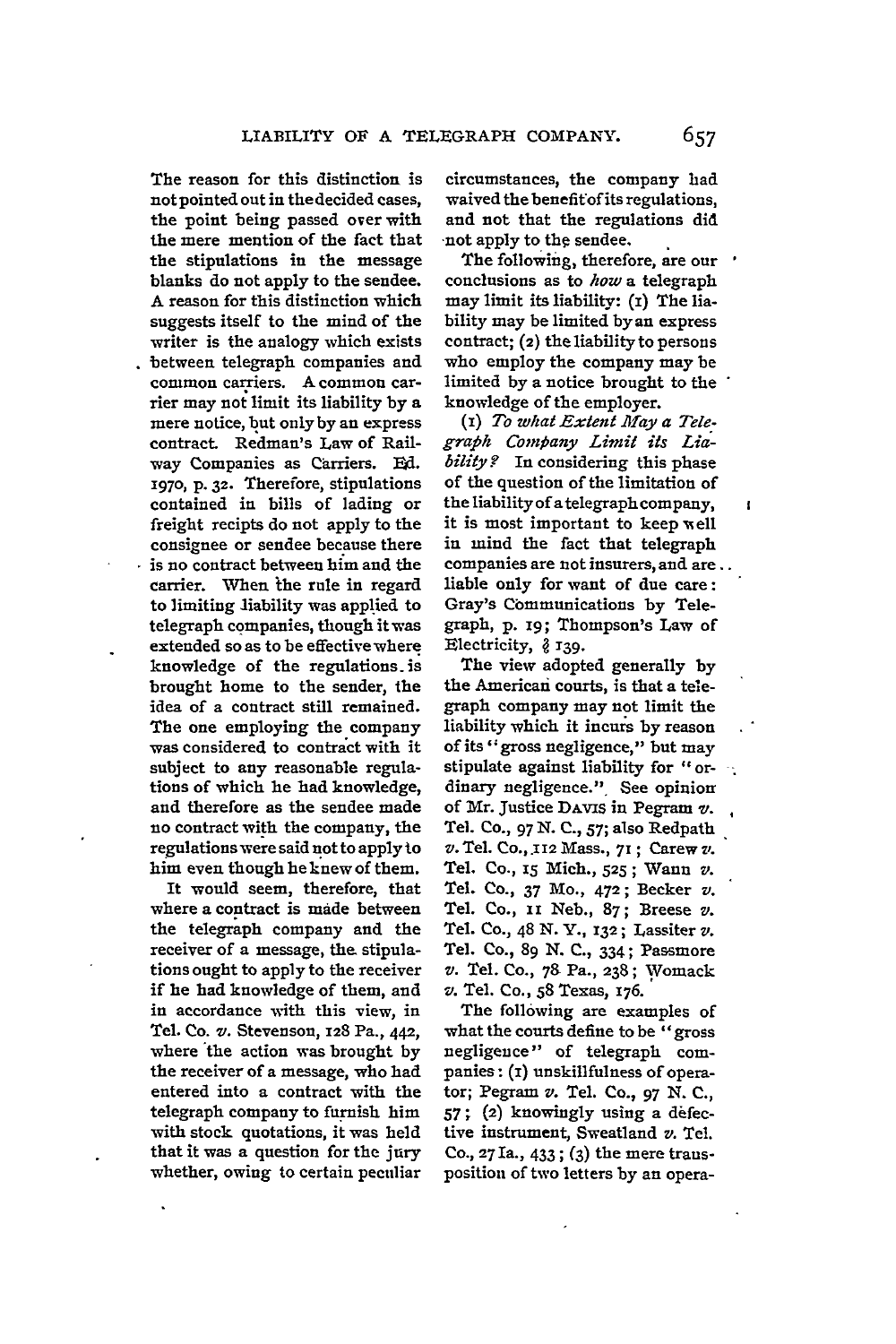tor in transcribing for delivery to a connecting line, Leonard *v.* Tel. **Co.,** 41 **N. Y.,** 544; (4) transmitting a forged message, Ellwood *v.* Tel. **Co.,** 45 **N. Y., 549; (5)** any delay **'or** failure to transmit or deliver, due to causes within the control of the company, Parks *v.* Tel. Co., 13 **Cal.,** 422; Manville v. Tel. **Co., 37** Ia., 214; Barrett *v.* Tel. **Co., 42** Mo. **App.,** 542; True *v.* Tel. Co., 6o Me., **9.**

These examples indicate that "gross negligence" is the absence of any precaution relating to the business of telegraphy which will tend to insure the safe and speedy transmission of messages. It is to be noticed, however, that there is one precaution which relates essentially to the business of telegraphy

and which would tend greatly to secure the accurate transmission of messages, which telegraph companies are not required to take, viz., that of repeating the message back to the transmitting office for comparison with the original: Wann v. Tel. Co., 37 Mo., 472; Passmore v. Tel. Co., 78 Pa., 238; Lassiter *v.* Tel. Co., 89 N. **C.,** 334.

The term "ordinary negligence" as applied to telegraph companies is very difficult of definition. According to all the dicta it is the only negligence for which a telegraph company may limit its liability. The term itself, however, has not yet been defined, although in Pegram *v.* Tel. Co., 97 N. **C., 57,** it was intimated that ordinary negligence is "an omission . . . incident to the service . . . where there is slight attaching culpability." An examination of the cases; however, will show that the only mistakes or delays for which a telegraph company is not liable, even though the message is sent subject to the regulations, are those due to causes entirely beyond the control of the company, or those which could have been guarded against only by repeating the message: Parks *v.* Tel. Co., **13** Cal., 422; Manville v. Tel. Co., 37 Ia., 214; Barrett *v.* Tel. Co., 42 Mo. App., 542; True *v.* Tel. Co., 6o Me., **9;'** Fowler *v.* Tel. Co., **86** Me., 381; Wann v. Tel. Co., 37 Mo., 472; Lassiter v. Tel. Co., 89 N. **C.,** 334; Passmore *v.* Tel. Co., 78 Pa., **238.** These companies, however, are not liable for mistakes due to causes over which they have no control, even though the message was not sent subject to any stipulation by them: Shields v. Tel. Co., 9 Western Lawjournal, **283;** Bowen *v.* Tel.Co., i Am. Law Reg., **685.** Therefore the term "ordinary negligence" does not apply to cases where the mistake or delay was due to causes not within the control of the company. The only remaining cases to which the term can possibly apply are those in which the mistake could have been avoided only by the use of the device of repeating. Perhaps, therefote, the term "ordinary negligence" means the absence of the precaution of repeating the message. That this is the meaning of the term is not clear, however, for it is not certain that, even before these companies made use of the stipulations in their message blanks, that they were bound to repeat messages for comparison.

Whatever the meaning of the .terms "gross" and "ordinary" negligence may be, it is nevertheless well settled that telegraph companies are not liable for mistakes due to causes over which they have no control, and that when the message is sent subject to a stipulation in regard to repeating, the company is not liable for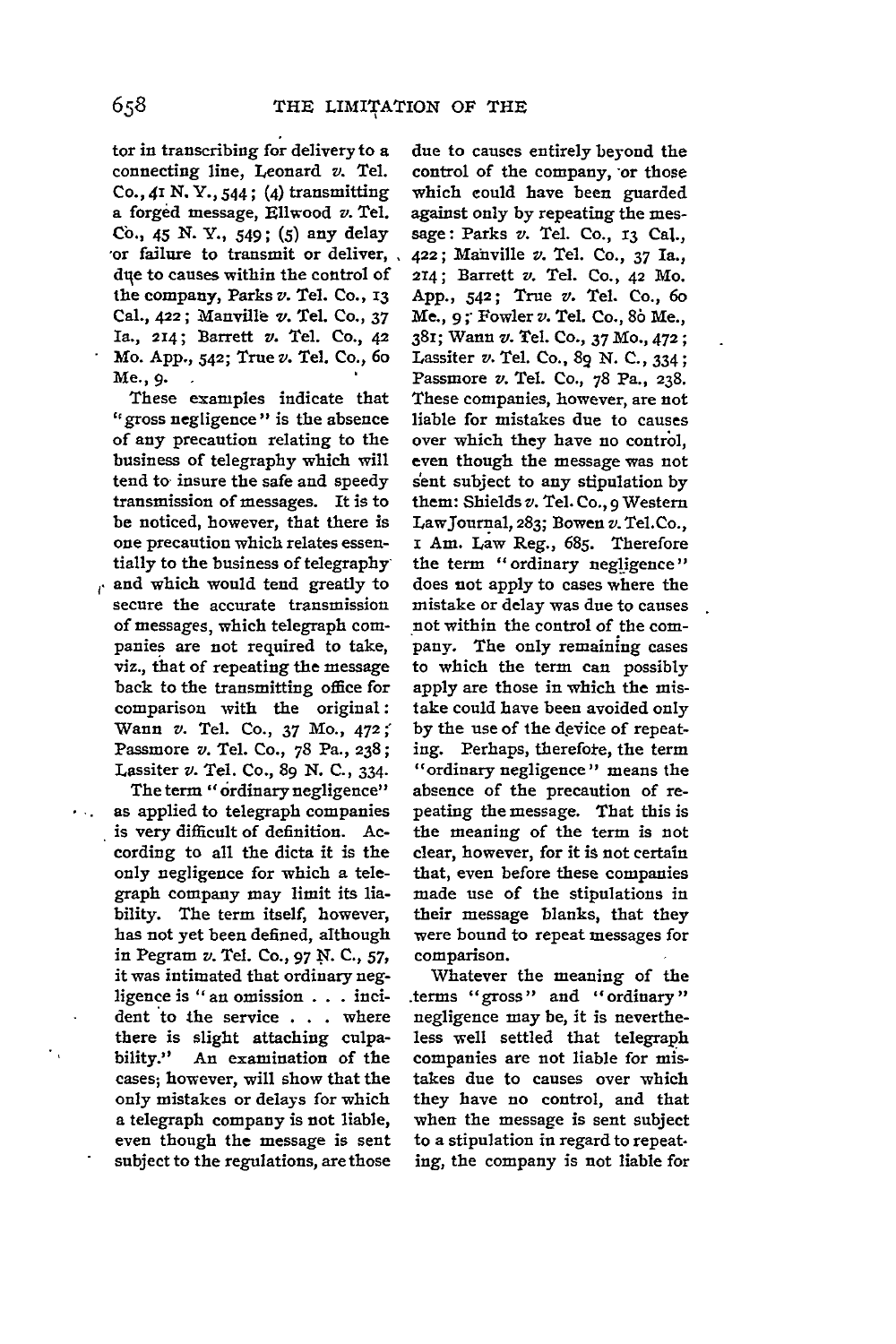a mistake which could have been avoided only **by** repeating.

Though according to the authorities a telegraph company may not limit its liability for "gross negligence," it may frequently evade liability consequent on acts which are grossly negligent **by** reason of the construction placed upon the stipulation in regard to unrepeated messages. In New York, Pennsylvania, Massachusetts, California, Iowa, North Carolina, Missouri, Kentucky and Texas it is held that when a message is sent subject to the stipulation in regard to repeating, the plaintiff, who has suffered by reason of a mistake in the transmission, must prove that the mistake was one which it was not only in the power of the company to avoid, but one which the company could have avoided **by** some precaution other than that of repeating: Kiley *v.* Tel. Co., **io9 N.** Y.,. **231 ;** Passmore *v.* Tel. **Co., 78** Pa., 238; Ellis *v.* Tel. Co., 13 Allen, **226;** Hart *v.* Tel. Co., 66 Cal., **579,** 584; Aiken v. Tel. Co., 69 Ia., **32,** 36; Lassiter *v.* Tel. Co., 89 N. C., 334; Waun v. Tel. **Co.,** 37 Mo., 472; Camp *v.* Tel. Co., r Met. **(Ky.),** 164; Womack *v.* Tel. Co., **58** Tex., **176.** It may very frequently happen that the mistake is due to the gross carelessness of the telegraph company, and yet the plaintiff'be unable to obtain evidence to that effect. In this way, therefore, a telegraph company may frequently escape the liability which it should justly incur by reason of its "gross negligence." Thompson's Law of Electricity, **p. 232.** This rule applies generally only where the loss suffered has been occasioned by a mistake in the transmission: Manville v. Tel. Co., 37 Ia., **2I4;** Tel. Co. v. Adams, 75 **Tex., 531;** Bliss

*v.* Tel. **Co., 30** Mo. **App., 103;** True v. Tel. Co., 6o Me., **9:** Graham v. Tel. Co., **i Col., 230;** Fowler **v.** Tel. Co., 8o Me., 381; Tel. Co. *v.* Fontaine, **58** Ga., 433; Smith *v.* Tel. Co., 83 **Ky.,** io4: Tel. Co. v. Wenger, **.55** Pa., **262;** Tel. Co. *v.* Hyer, 22 Fla., 637; Clay *v.* Tel. Co., 8i Ga., **285;** Hadley v. Tel. Co., S Ind., **191 ;** Tel. Co. *v.* Collins, **45** Kan., **88.** In New York, however, the rule applies where the loss suffered was due to a delay in the delivery: Kiley *v.* Tel. Co., **I09** N. Y., **23L**

This rule, which places the burden of proof on the plaintiff, is not followed in Maine, Ohio, Illinois, Tennessee or Arkansas. In these States the mere fact of a mistake in the transmission raises a presumption of gross negligence on the part of the company, which must be rebutted **by** evidence sufficient to satisfy **a** jury: Bartlett *v.* Tel. Co., **62 MC., 209;** Tel. Co. *v.* Griswold. **37** Ohio, 30i; Tel. Co. *v.* Tyler, 74 Ill., 168; Marr *v.* Tel. Co., **85** Tenn., **529;** Tel. Co. *v.* Short, 53 Ark., 434.

Another way in which a telegraph company may frequently evade liability consequent upon negligent acts is **by** the requirement that notice of a claim against the company shall be presented within a certain time: Wolf *v.* Tel. Co., 62 Pa., **83.**

The time in the stipulations to this effect varies with the message blanks of different companies. The usual period of limitation is sixty days, but periods as short as thirty and even twenty days have been held valid: Tel. Co. v. Dunfield, **ii** Col., **335;** Aiken v. Tel. **Co., 5 S. C., 358.** The question is always what is reasonable, and where the purpose of the stipulation, as appears from the period of